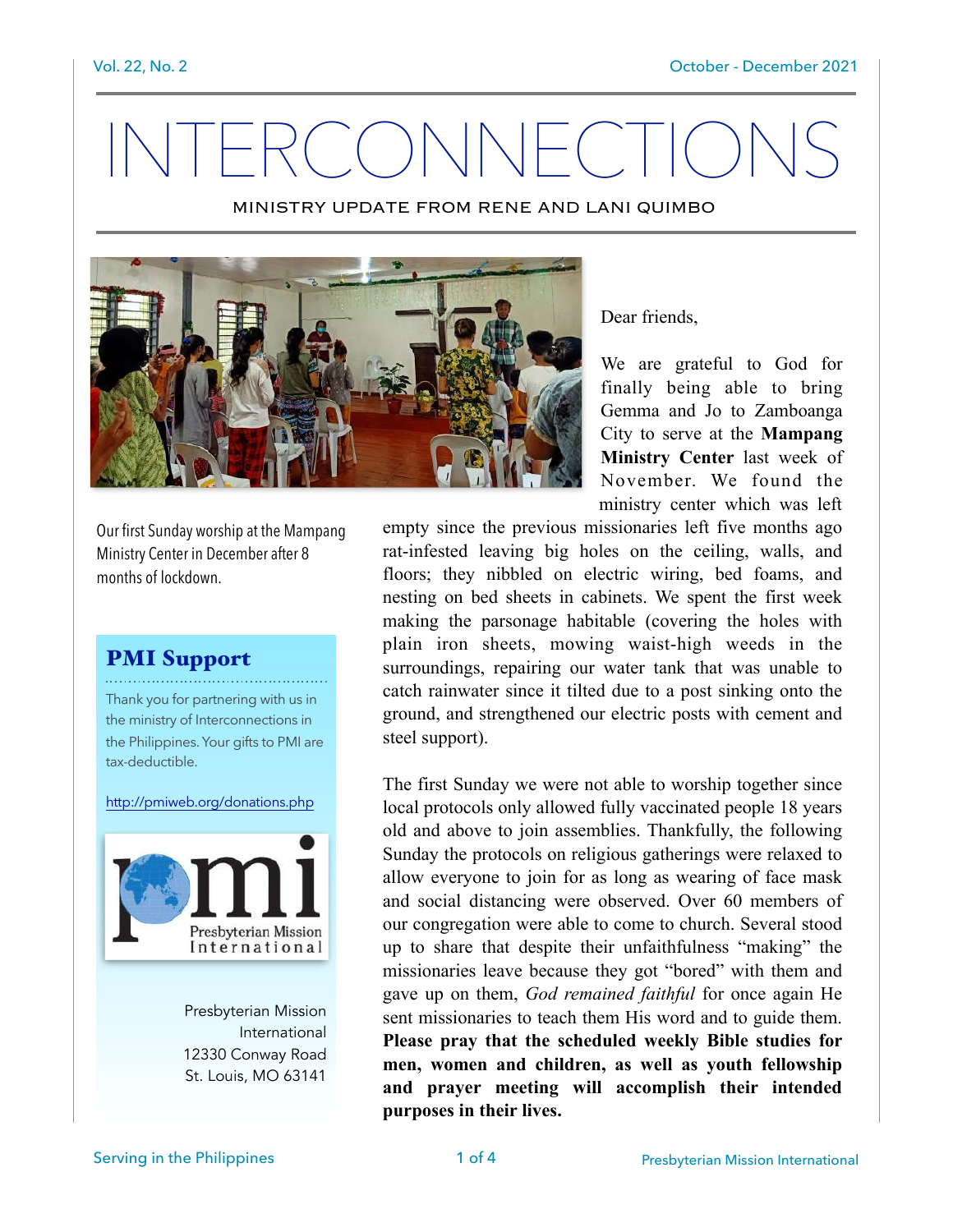## Opol Church

A short seminar on the topic God's children and sin conducted on November 18 in Opol church was attended by about 30 church members. It focused on the truth that those who are born of God will not continue to sin. Though they still sin, they are working towards gaining victory over sin. The fact that "God's seed remains in them" is truly transforming because God's new life



which has been born into them will produce Christ-likeness in them. Festivities during our Christmas thanksgiving Sunday included presentations from different groups, games, exchanging gifts, and meal fellowship. The church also distributed goody bags for each family. Also during this time, the congregation gave a surprise gift of appreciation to our son Iking for serving as an associate pastor beginning this year.

### Lacolac Ministry Center

With downgrading of religious gathering protocols in Lacolac, more people joined the prayer walk ministry. What a great opportunity God has opened for us to once again bring His word to homes in the community and to intercede for them in prayer. This year, we treated children who have diligently memorized their Bible verses (up to 22 verses) to a party (not to discriminate the others but to encourage them and their parents and older siblings to teach them). It is working. Now the they are more attentive in our Sunday School classes. The Christmas thanksgiving Sunday



Seminar held in Opol during November on the topic "God's children and sin."



Youth playing "Honesty" game

celebration included distribution of goody bags to each family, special presentations and games. One of the games was called "honesty game." Arranged to sit in a circle, each participant must look at one participant in the eye on the count of three. Those who locked eyes were out. They were reminded that if participants are dishonest, no one will win. They were told that this game is a test of their faith. The prize was a 5-gallon plastic container with a dispenser that makes it much easier to get drinking water into a cup at home.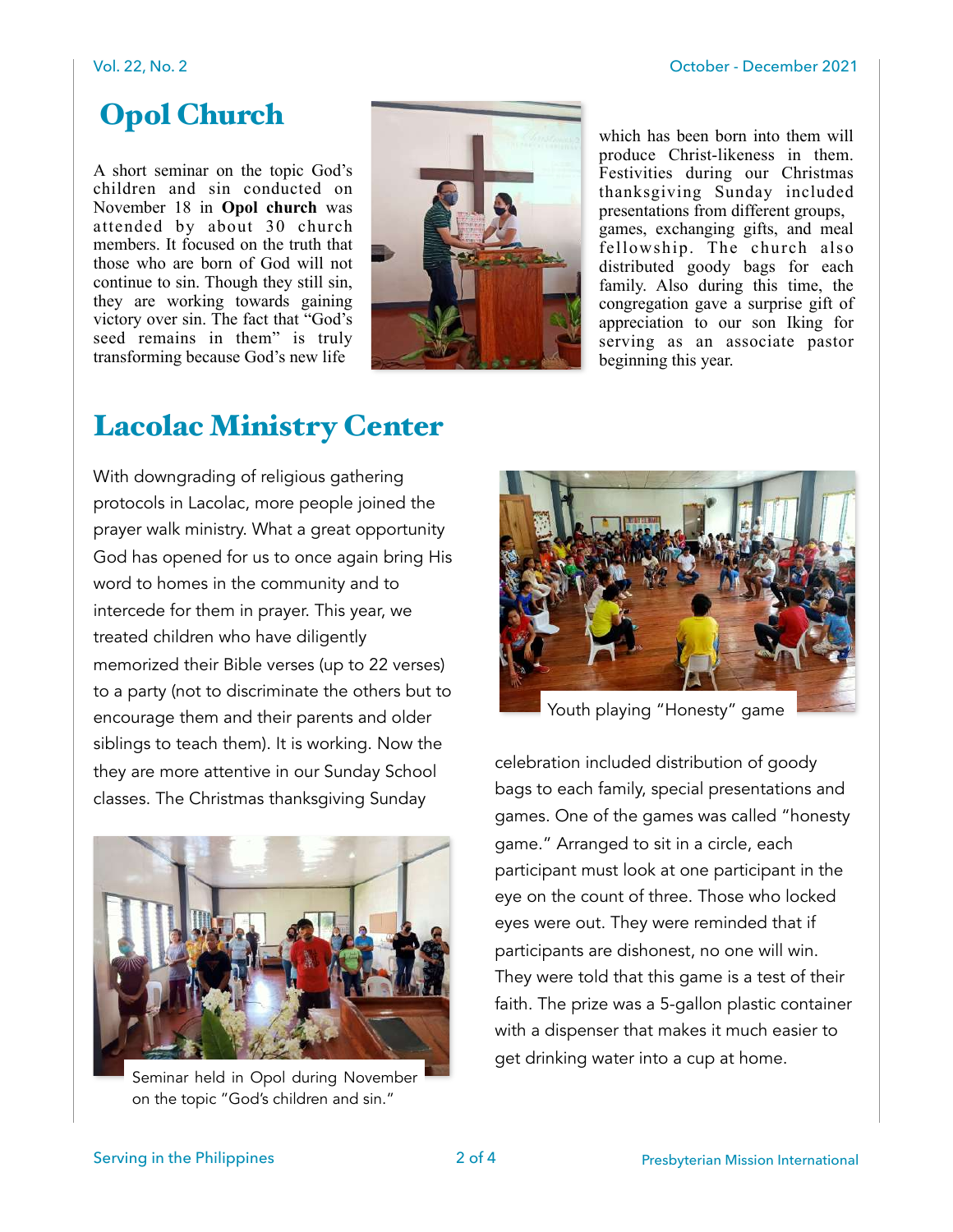On December 27, we travelled to Tubay, Agusan del Norte, about 6 hours drive from our city, to accompany a missionary coworker to her hometown for the funeral of her older sister who died from a heart-attack in the aftermath of the strong typhoon Odette (international name: Rai). We had the opportunity to give the gospel message on the last night of the vigil. Her family and neighborhood are mostly non-believers.

#### Important Prayer Need

Lastly, this recent event happened during the first week of January 2022. We included this in this newsletter because of its urgent nature. We received information concerning a teenage female worshipper in our Lacolac church who was allegedly repeatedly abused by her relatives (and a neighbor) with whom she lives. The family also comes to church. Upon confirming with two witnesses (both are willing to testify; they are also members of the church), we immediately initiated to process her case with the woman in charge of violence against women and children in our community (she is also a church member). The church has decided to support (financially, and in other ways since there is no budget to assist the complainant) the trips to different pertinent government offices, hospitals, and other related expenses. It is very heavy on our church as the complainant and all the accused (even the neighbor) all come to our church. Already, there are people in the community taking sides, and the witnesses have already received threats. The church leadership has already been criticized by some people in the community. We ask

you to please stand with us in prayer. We know this is the right thing to do, and we will see this through the end. May justice be served to whom it is due.

This year, our congregations (in Zamboanga City, Opol, and Lacolac churches) had collectively grieved over job losses, deaths of loved ones, and broken relationships. However, we have also shared experiences of God's mercy and grace throughout the year. We had celebrated church membership ceremonies, weddings, graduations, job opportunities, physical healing, spiritual growth, door of faith opened to someone, and of course we also laughed together. What comfort and encouragement as our past assures us of our secure hope in God's everlasting faithfulness.

*Dear friends, with grateful hearts we thank God and you for all the ways you have expressed your love for us and the ministry-- your emails, your prayers, your gifts/ donations, your practical help, your friendship and much more---all these feel like a warm embrace, reminding us that we are all in this journey of faith and service together.* 

*We thank you.* 

# *Rene and Lani*

Rene and Lani Quimbo Email address renelaniquimbo@gmail.com

Philippine address / #37 Faustino Neri St., RER Drive Phase I Kauswagan, Cagayan de Oro City 9000 PHILIPPINES